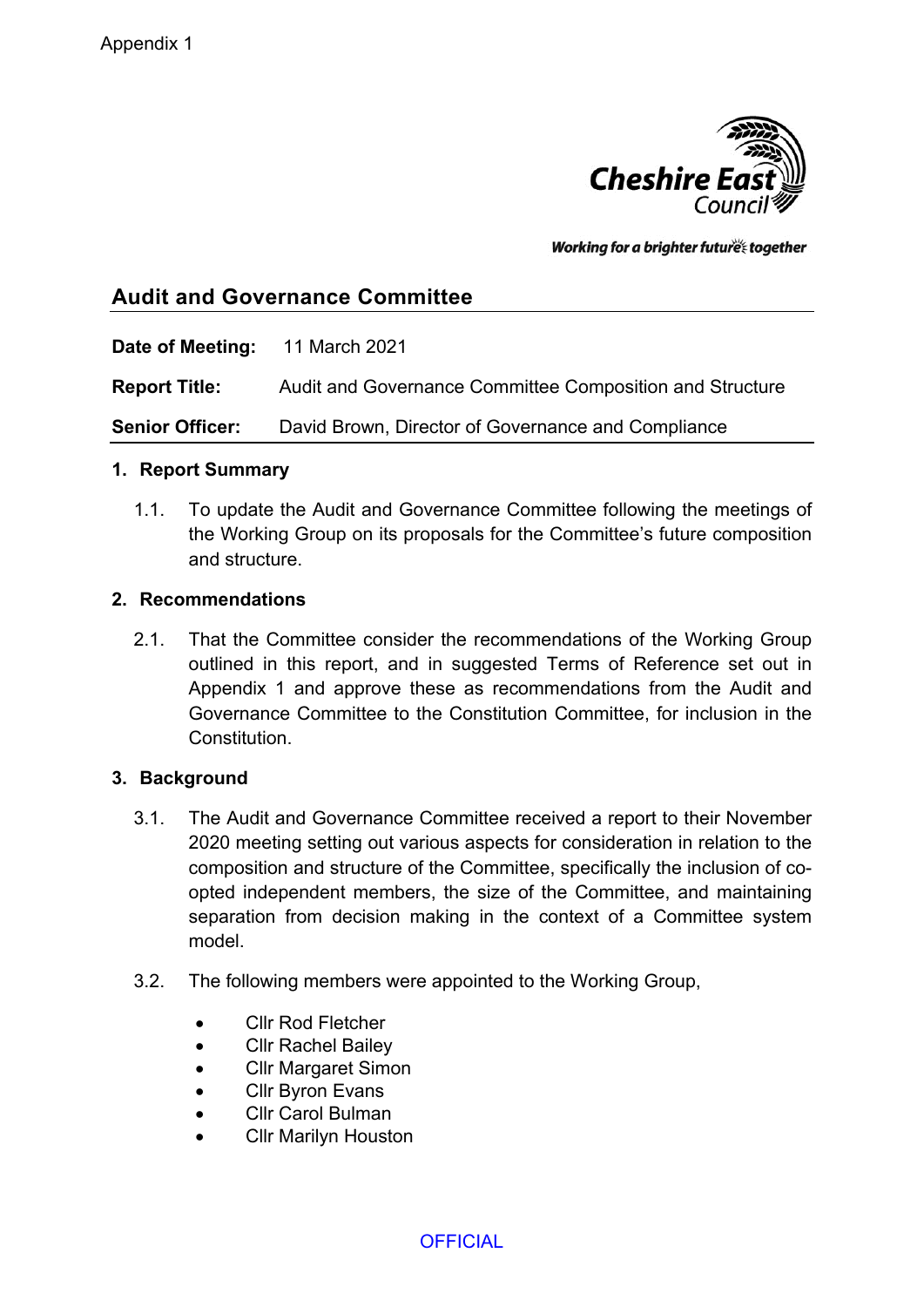- 3.3. The Working Group's terms of reference were to;
	- 3.3.1. Review the structure and size of the Audit and Governance Committee in line with the recommendations of the Corporate Peer Review and the CIPFA guidance and make recommendations as needed.
	- 3.3.2. Review the number of co-opted independent members and make recommendations for changes as needed
	- 3.3.3. Identify any other associated recommendations arising as a result of the move to the Committee structure.
- 3.4. The recommendations to the Committee from the Working Group are set out below. Appendix A outlines a suggested term of reference for the Committee which has been updated after consideration by the Working Group.

## Size of the Committee

3.5. Following consideration of the scope of the terms of reference as set out in Appendix A, the Working Group suggested that a committee size of 9 elected members, which would be subject to proportionality. This would currently give the following; 4:3:21:0:0.

## Co-opted Members

3.6. The Working Group recommendation is to include 2 co-opted independent members as part of the Committee's membership, on a fixed term membership of 4 years. The independent person is entitled to be reimbursed for expenses but does not receive any allowance or remuneration.

## Other recommendations

- 3.7. To maintain the apolitical nature of the Audit and Governance Committee, membership should ensure separation from decision making. To achieve this, the following are recommended by the Working Group
	- 3.7.1. Membership of the Audit and Governance Committee may not include the Leader or Deputy Leader of the Council.
	- 3.7.2. Membership of the Audit and Governance Committee may not include Chairs or Vice Chairs from the Service Committees, including the Corporate Policy Committee and Finance Sub Committee.
	- 3.7.3. The Chair and Vice Chair of the Audit and Governance Committee may not sit on a service committee. If practicable they should not be from the controlling groups.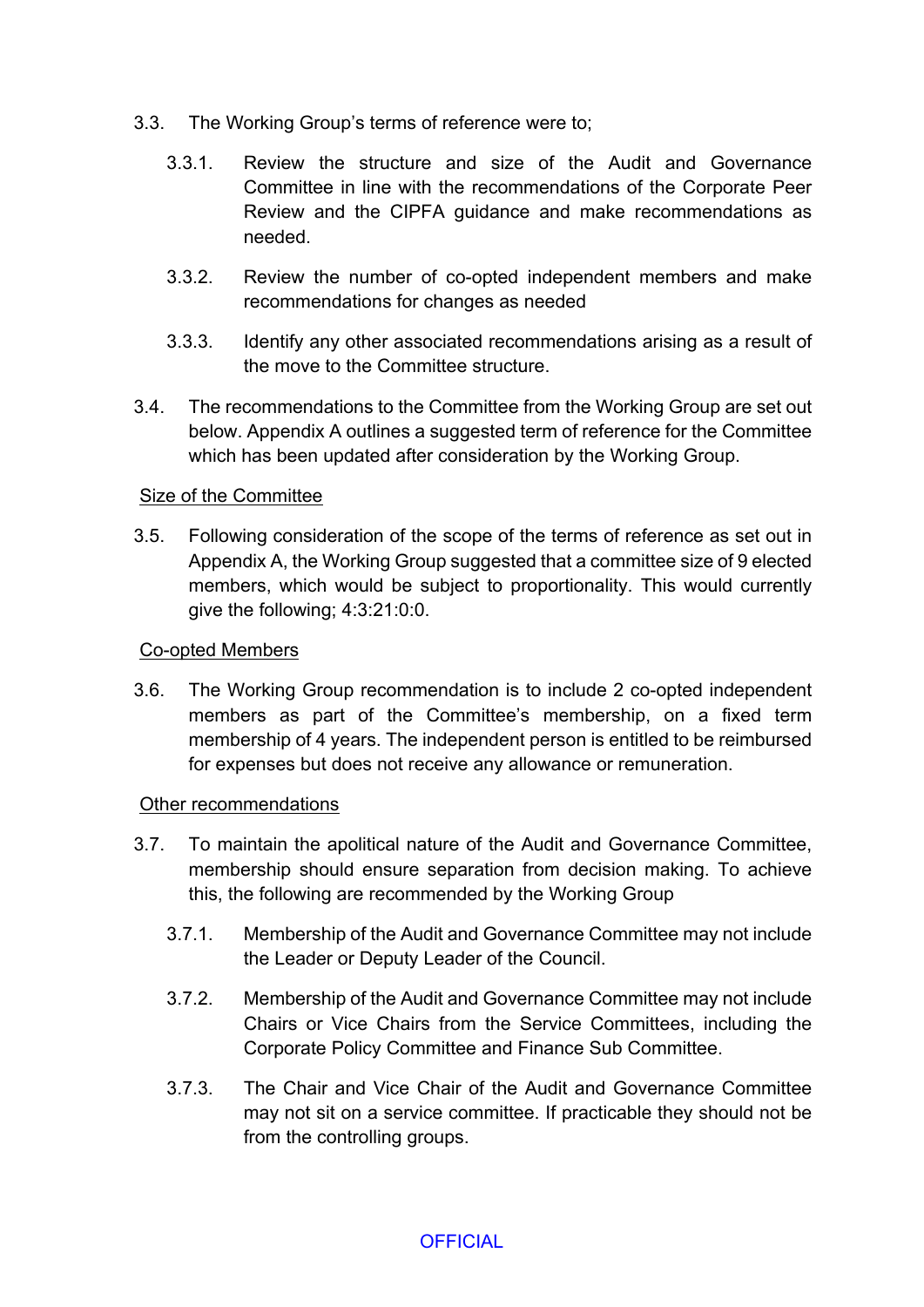- 3.7.4. Responsibility for the Member Code of Conduct/Standards arrangements remain within the function of the Audit and Governance **Committee.**
- 3.7.5. The standing Chair of the Hearing Sub Committee is the Chair of the Audit and Governance Committee; when convened for any individual item, the Chair should be of a different group to any subject member.
- 3.8. The Working Group recommended that the Terms of Reference for the Audit and Governance Committee are reviewed promptly within the first year of operation within the Committee System, with any recommendations for change being brought forward to Council in due course.

## **4. Implications of the Recommendations**

## 4.1. **Legal Implications**

- 4.1.1. The Localism Act 2011 amended the Local Government Act 2000 to allow councils to revert to a non-executive form of governance i.e. a committee system.
- 4.1.2. In relation to recommendations arising as a result of the proposed move to the Committee structure, the Working Group has shown regard to the allocation of seats on Committees to give effect to the political balance rules. The rules for the allocation of seats are set out in Sections 15 and 16 of the Local Government and Housing Act 1989 and Local Government (Committees and Political Groups) Regulations 1990.
- 4.1.3. The Accounts and Audit (England) Regulations 2015 say that a local authority is responsible "for a sound system of internal control which facilitates the effective exercise of its functions and the achievement of its aims and objectives; ensures that the financial and operational management of the authority is effective and includes effective arrangements for the management of risk"; and section 151 of the Local Government Act 1972 requires every local authority to "make arrangements for the proper administration of its financial affairs". Therefore, whilst primary responsibility for these arrangements lies with the Council's s.151 officer, the role of the Committee in providing oversight, challenge and assurance is critical in supporting this.
- 4.1.4. The Working Group should be guided and assisted by the CIPFA guidance 'Audit Committees: Practical Guidance for Local Authorities and Police' 2018.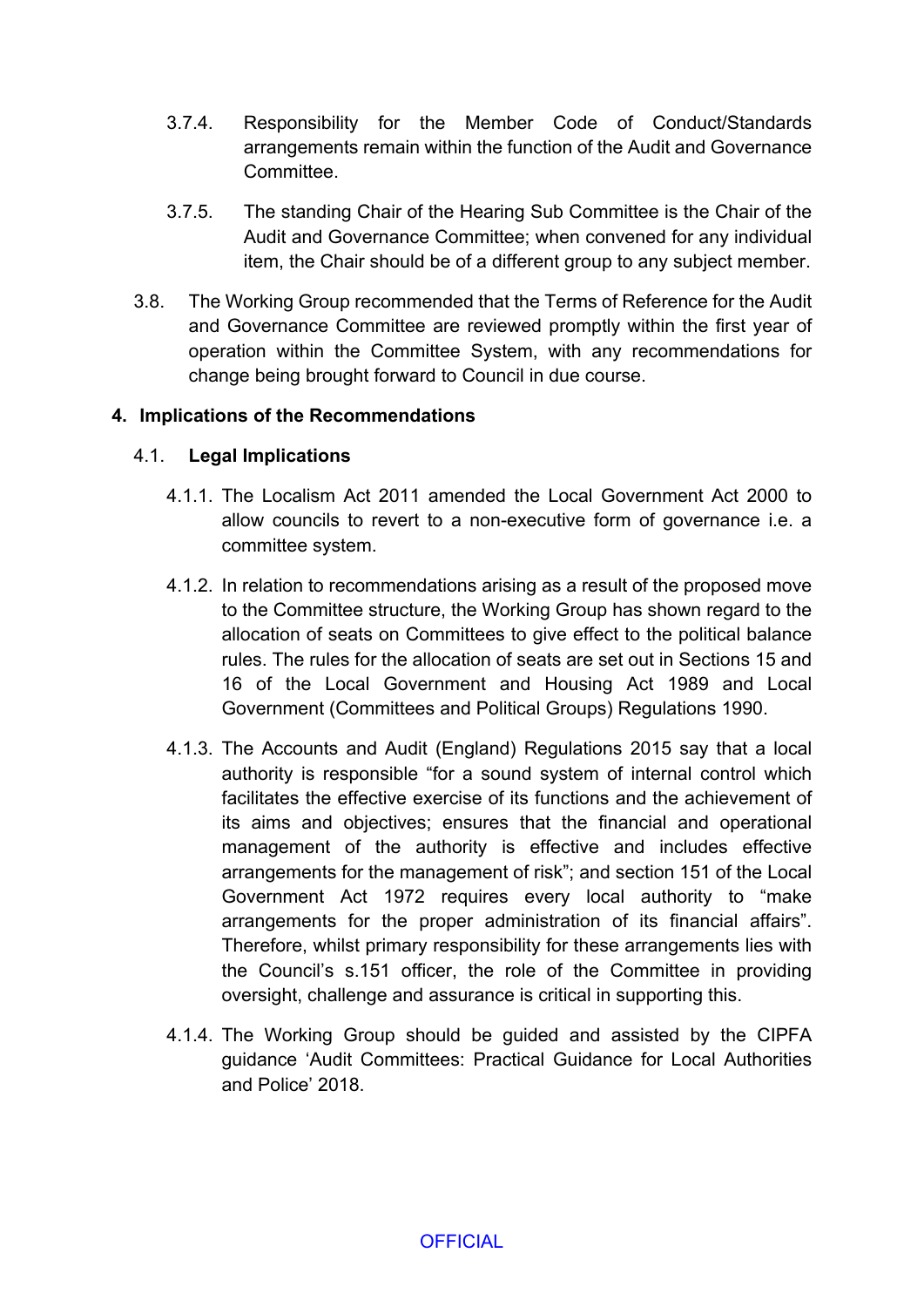# 4.2. **Finance Implications**

- 4.2.1. Current arrangements in place are consistent with those for other nonelected, co-opted committee members. There are no financial implications outside of the MTFS for the creation of a working group. Officer advice to the working group can be provided within existing resources.
- 4.2.2. The financial implications of any recommendations arising from the Working Group requiring amendment to the MTFS would need to be identified as part of the working group's report to the Audit and Governance Committee.

## 4.3. **Policy Implications**

4.3.1. The proposal to create a Working Group will ensure that the Committee considers best practice and changes to the governance system operation and identifies recommendations to ensure the Committee composition and structure is appropriate for local requirements.

## 4.4. **Human Resources Implications**

4.4.1. There are no direct Human Resources Implications.

## 4.5. **Risk Management Implications**

4.5.1. Failure to consider these aspects may undermine future effectiveness of the Committee's ability to achieve its objectives**.**

## 4.6. **Rural Communities Implications**

4.6.1. There are no direct implications for rural communities.

# 4.7. **Implications for Children & Young People/Cared for Children**

4.7.1. There are no direct implications for children and young people.

# 4.8. **Public Health Implications**

4.8.1. There are no direct implications for public health.

# 4.9. **Climate Change Implications**

4.9.1. There are no direct implications for Climate Change

## **5. Ward Members Affected**

5.1. Implications are Borough-wide.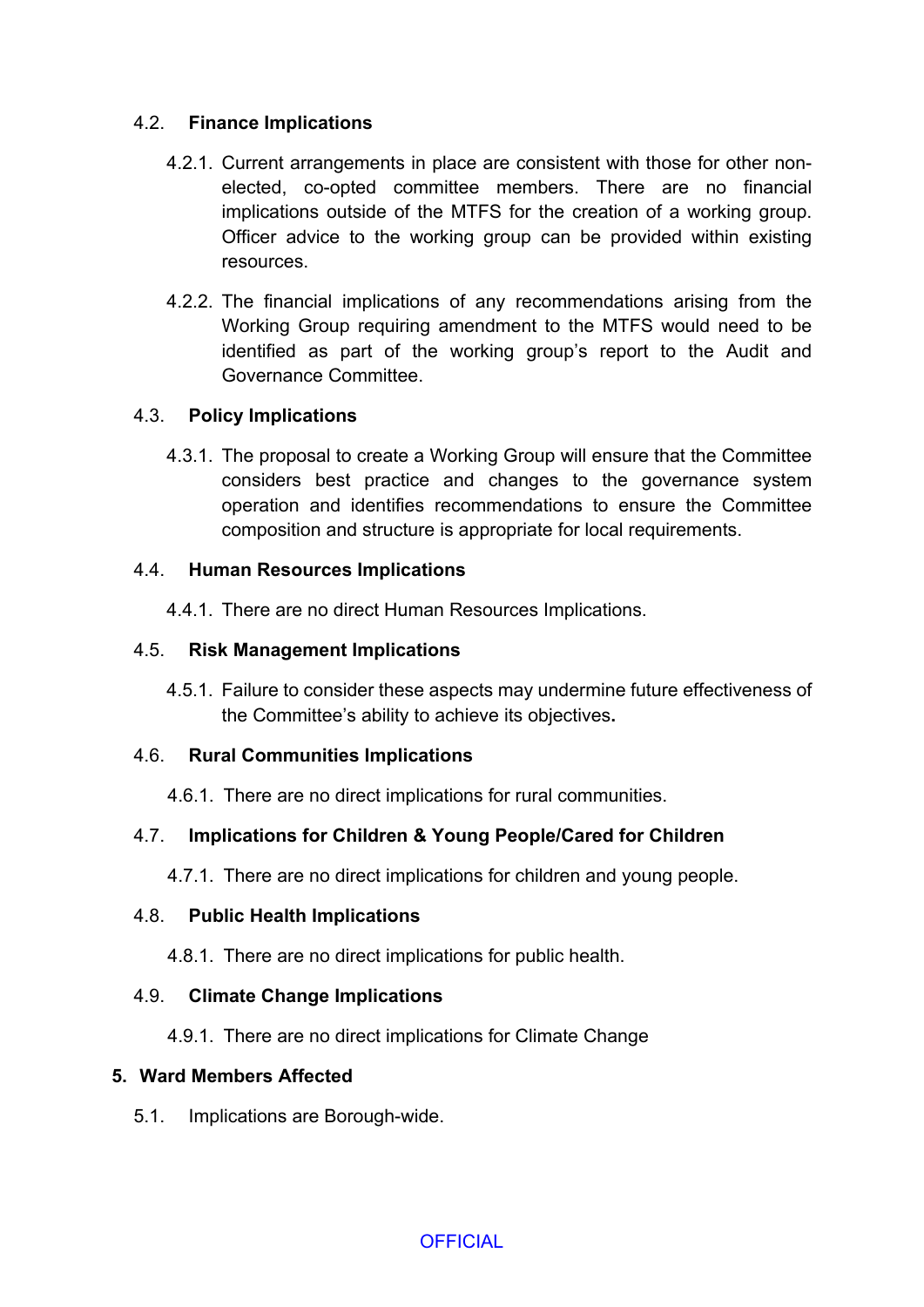# **6. Contact Information**

6.1. Any questions relating to this report should be directed to the following officers:

|        | Name: Josie Griffiths                                 |
|--------|-------------------------------------------------------|
|        | Job Title: Head of Audit and Risk                     |
| Email: | josie.griffiths@cheshireeast.gov.uk                   |
|        |                                                       |
|        | Name: Brian Reed                                      |
|        | Job Title: Head of Democratic Services and Governance |
| Email: | brian.reed@cheshireeast.gov.uk                        |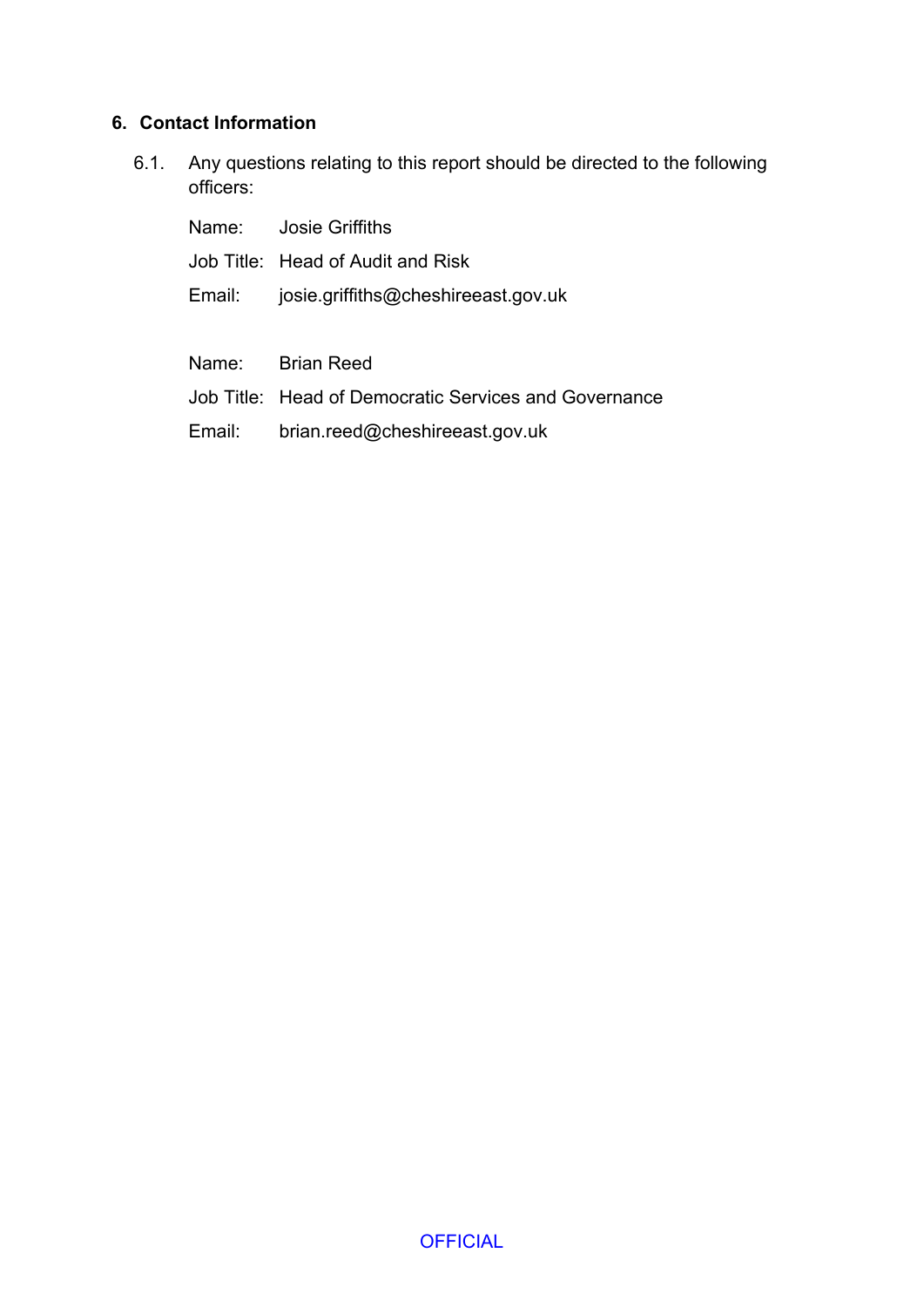#### **Statement of Purpose**

- 1. The Audit and Governance Committee is a key component of the Council's corporate governance. It provides:
	- a. independent and high-level focus on the audit, assurance and reporting arrangements that underpin good governance and financial standards;
	- b. independent review of the Council's governance, risk management, control frameworks and oversees the financial reporting and annual governance processes; and
	- c. promotes high standards of ethical behaviour by developing, maintaining and monitoring Codes of Conduct for Members of the Council (including co-opted Members and other persons acting in a similar capacity).
- 2. The Committee receives reports and assurances from across the organisation. In doing so, the Committee will consider the effectiveness of the arrangements described, identifying further information needed, and/or making recommendations for improvements and additional action required.

#### **Form and Structure**

- 3. **9** Members of the Council, subject to proportionality, which may be altered to accommodate the overall political balance calculation together with **2** co-opted independent committee members.
- 4. To support the political independence in this oversight committee, membership of the Committee may not include the Leader or Deputy of the Council, or the Chairs and Vice Chairs of service committees including the Corporate Policy Committee and Finance Sub Committee. The Chair and Vice Chair of the Audit and Governance Committee should not sit on service committees.
- 5. Members may not review decisions as part of the Audit and Governance Committee that they have made as a member of another Committee.
- 6. Co-opted independent members of the Committee are appointed to the Committee for a four year period. The Council on 22nd October 2015 resolved that the independent member be a voting member.  $1$

<sup>&</sup>lt;sup>1</sup> The authority should have regard to section 13 of the Local Government and Housing Act 1989 which relates to the voting rights of non-elected committee members. In essence, where a committee is acting in an advisory capacity and making recommendations, all members of the committee should be able to vote on the recommendation. Where the Council has delegated to the Committee decisions such as the adoption of financial statements, the independent member should not be able to vote on those matters.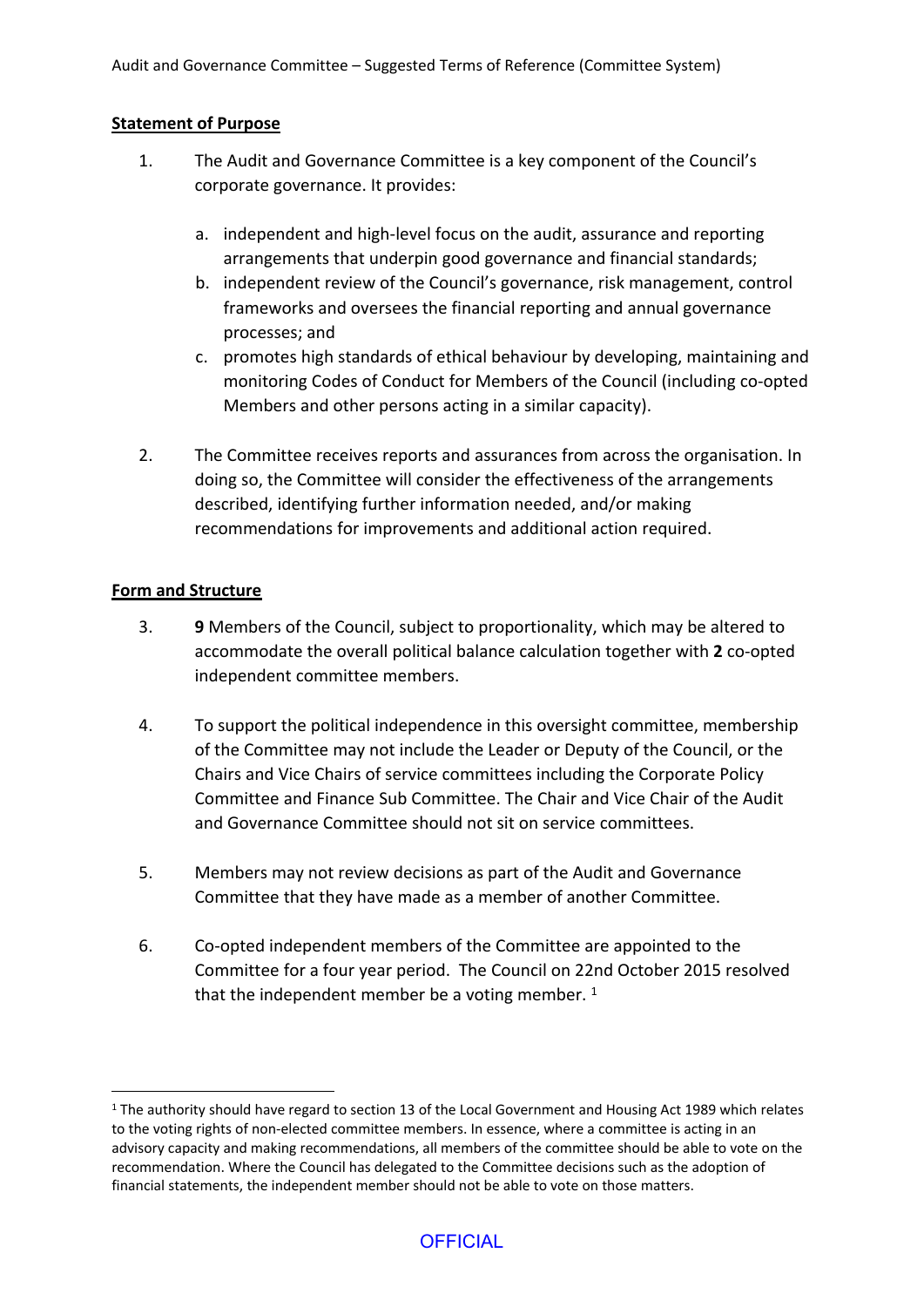Audit and Governance Committee – Suggested Terms of Reference (Committee System)

- 7. To ensure that the Committee remains focussed on its assurance role, all members of the Committee, and any designated substitute, must be appropriately trained.
- 8. The success of the Audit and Governance Committee depends upon its ability to remain apolitical. It must adopt a non-political approach to its meetings and discussions at all times. Remaining apolitical also places a duty on members not to make inappropriate use of information provided to the Committee for other purposes.

#### **Matters reserved for the Audit and Governance Committee**

#### *Accountability Arrangements*

- 1. To report annually to those charged with governance on the committee's findings conclusions and recommendations concerning the adequacy and effectiveness of their governance, risk management and internal control frameworks of the Council.
- 2. To report to full Council on a regular basis on the committee's performance in relation to the terms of reference and the effectiveness of the committee in meeting its purpose.

#### *Governance, risk and control*

- 3. To consider the Council's corporate governance arrangements against the good governance framework and consider annual governance reports and assurances.
- 4. To approve the Annual Governance Statement and consider whether it properly reflects the risk environment and supporting assurances, taking into account internal audit's opinion on the overall adequacy and effectiveness of the council's framework of governance, risk management and control and includes an agreed action plan for improvements where necessary.
- 5. To consider the effectiveness of the system of risk management arrangements by receiving regular reports on the adequacy and effectiveness of the Council's risk management and reporting arrangements and receive assurance that actions have been taken as necessary.
- 6. To review the Council's Risk Management Policy and Framework and recommend it for approval by Corporate Policy Committee.
- 7. To review the assessment of fraud risks and potential harm to the Council from fraud and corruption.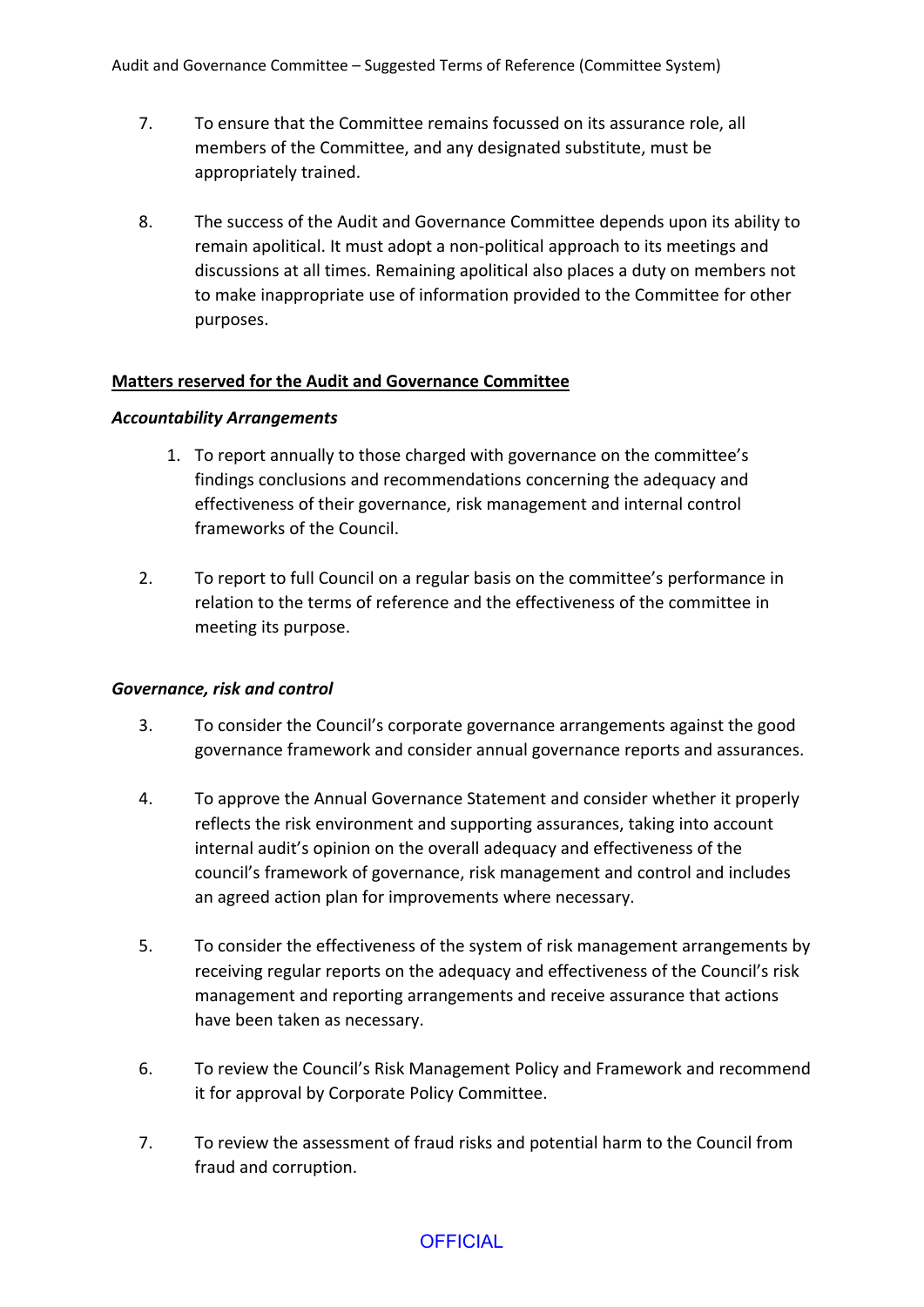- 8. To monitor the counter-fraud strategy, actions and resources.
- 9. To review the governance and assurance arrangements for significant partnerships or collaborations.
- 10. To consider amendments to the Constitution and recommend proposals to Full Council for approval except where specifically delegated to the Monitoring Officer.

#### *Internal Audit*

- 11. To approve the internal audit charter.
- 12. To approve the risk-based internal audit plan, including internal audit's resource requirements, the approach to using other sources of assurance and any work required to place reliance upon those other sources.
- 13. To consider reports from the Head of Audit and Risk Management on internal audit's performance during the year, including
	- (a) updates on the delivery of the audit plan, including key findings, issues of concern and monitoring the actions taken in response to internal audit recommendations.
	- (b) reports on Internal Audit's effectiveness and compliance it's Quality Assurance and Improvement Programme, including conformance with the Public Sector Internal Audit Standards, and the results of the external assessment review of Internal Audit when due.
- 14. To approve significant interim changes to the risk-based internal audit plan and resource requirements
- 15. To make appropriate enquiries of both management and the head of internal audit to determine if there are any inappropriate scope or resource limitations.
- 16. To consider any impairments to independence or objectivity arising from additional roles or responsibilities outside of internal auditing of the head of internal audit. To approve and periodically review safeguards to limit such impairments.
- 17. Receive the annual report from the Head of Audit and Risk setting out internal activity during the year, and an opinion on the level of assurance as to the Council's arrangements for governance, risk management and internal control.
- 18. To consider summaries of specific internal audit reports as requested.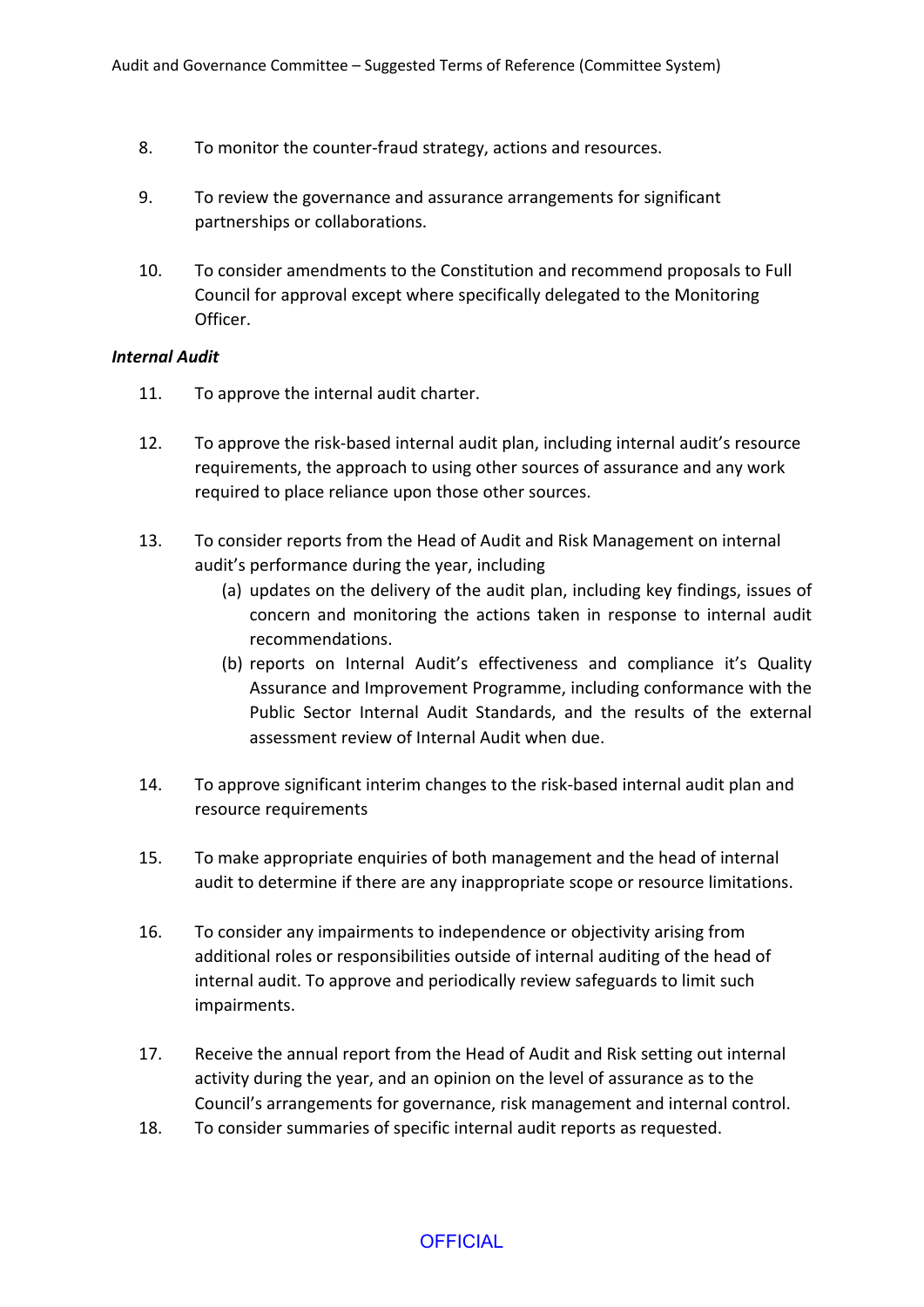19. To receive reports outlining the action taken where the head of internal audit has concluded that management has accepted a level of risk that may be unacceptable to the authority or there are concerns about progress with the implementation of agreed actions.

#### *External Audit*

- 20. To oversee the process by which the Council's external auditor is appointed.
- 21. To consider specific reports as agreed with the external auditor.
- 22. To commission work from internal and external audit.
- 23. To advise and recommend on the effectiveness of relationships between external and internal audit and other inspection agencies or relevant bodies.

#### *Annual Statement of Accounts*

- 24. To review and approve the annual statement of accounts. Specifically, to consider whether appropriate accounting policies have been followed and whether there are concerns arising from the financial statements or from the audit that need to be brought to the attention of the Council.
- 25. To consider the external auditor's report to those charged with governance on issues arising from the audit of the accounts.
- 26. Monitor management actions in response to issues raised by the external auditor

#### *Related Functions*

27. Subject to the requirements set out below, to consider all findings of the Local Government Ombudsman, including reports resulting in a finding of maladministration against the Council, and to make recommendations as to actions that may be necessary in connection with the Ombudsman's findings.

> (a) There are statutory obligations which will, in some circumstances, require reports to be taken to Cabinet or full Council.

> (b) The Ombudsman operates protocols in relation to the timing of the publication of findings. The Council would have to give consideration to those protocols when determining how to manage the Audit and Governance Committee's agenda.

#### *Standards Arrangements*

- 28. The Committee is responsible for the Council's standards arrangements to:
	- (a) promote high standards of ethical behaviour.
	- (b) develop, maintaining and update Codes of Conduct and protocols.
	- (c) Training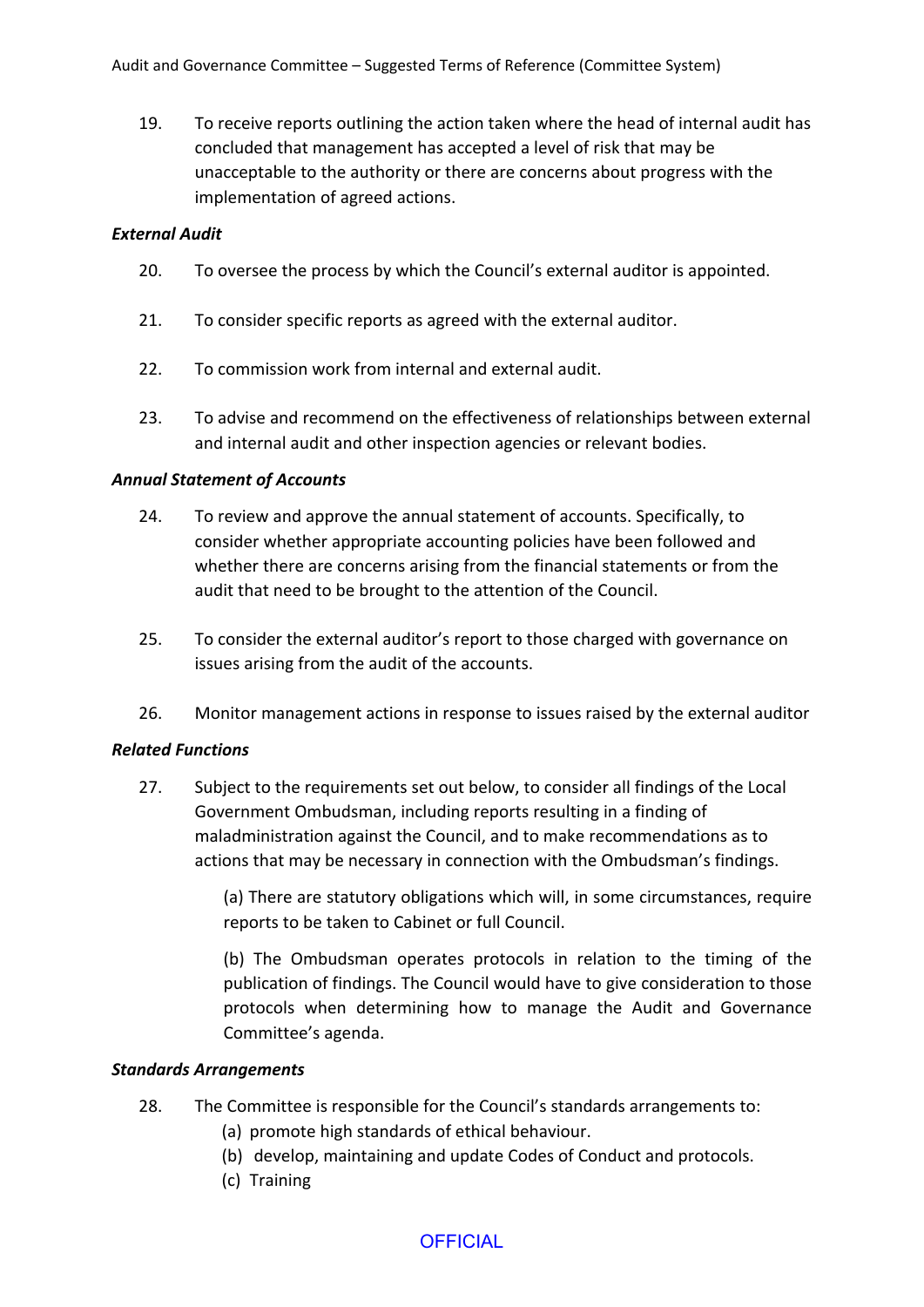- 29. The Committee is responsible for monitoring and advising Council about the operation of its Code of Conduct for Councillors in the light of best practice and any changes in the law.
- 30. The Committee will approve the arrangements for dealing with allegations that a Councillor or a town/parish Councillor within the borough has failed to comply with the relevant Councillors' Code of Conduct.
- 31. To assist the Council with the appointment of Independent Persons as required by the Localism Act 2011 and any independent persons under other secondary legislation.
- 32. To determine any request for a dispensation under Section 33 of the Localism Act 2011, where not determined by the Monitoring Officer or to appeal against a determination by the Monitoring Officer.
- 33. To respond on behalf of the Council to national reviews and consultations on standards related issues.
- 34. To consider and make recommendations to Full Council on any other matter that may be referred to the Standards Committee relating to the conduct and training of Councillors.
- 35. To review, advise, monitor and report to Full Council on member training.
- 36. To recommend proposals to Full Council for changes to the constitution in respect of any governance or standards matters, except where specifically delegated to the Monitoring Officer

## *Hearing Sub Committee*

- 37. The Hearing Sub-Committee is a Sub-Committee of the Council's Audit and Governance Committee appointed to consider complaints referred under the Code of Conduct Complaints procedure.
- 38. The Hearing Sub-Committee quorum will be drawn from the Audit and Governance Committee.
- 39. The standing Chair of the Hearing Sub Committee is the Chair of the Audit and Governance Committee; when convened for any individual item, the Chair should be of a different group to any subject member
- 40. The Vice Chair will be appointed by the Audit and Governance Committee and if practicable, will be from a different political group to the Chair.